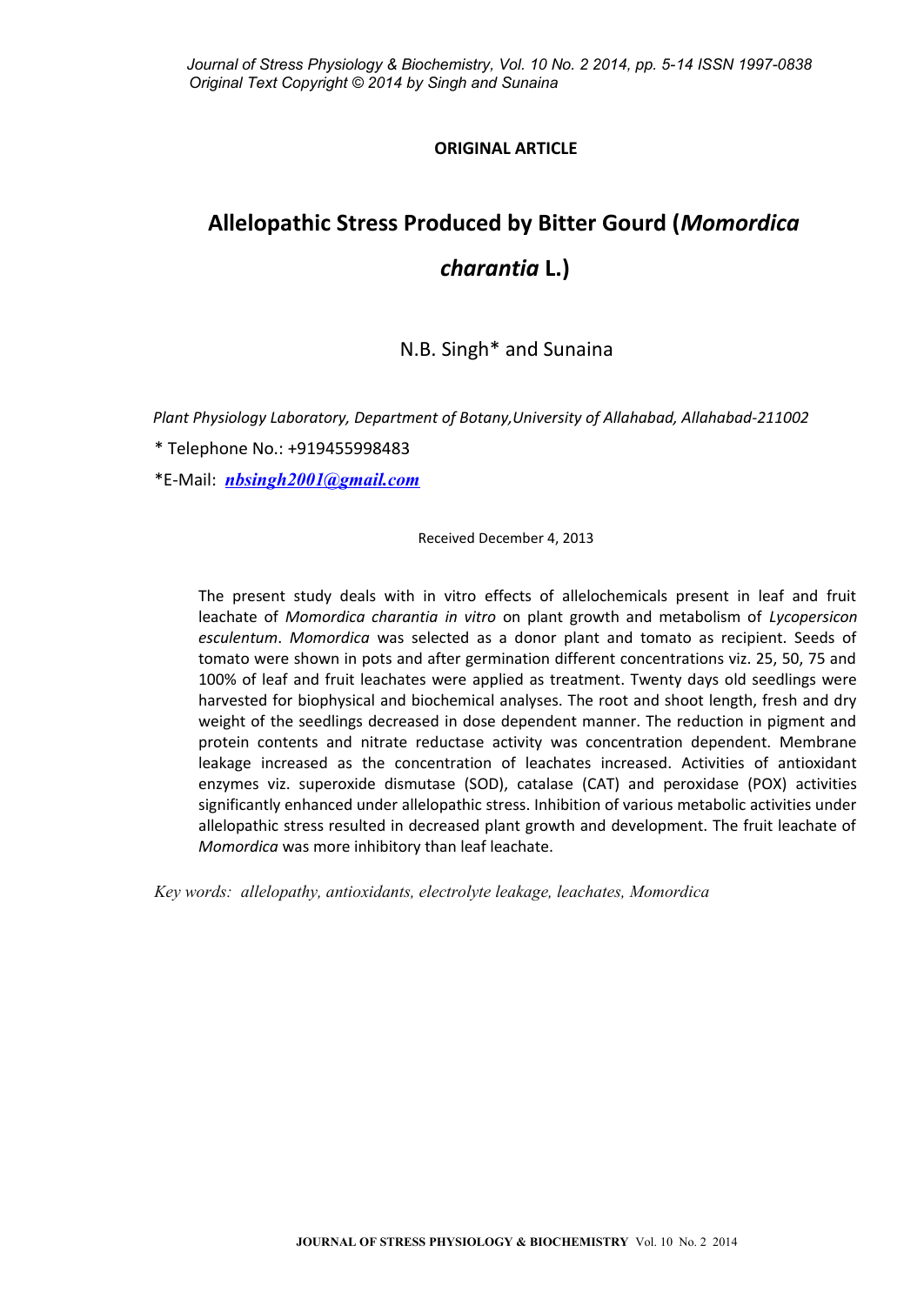# **ORIGINAL ARTICLE**

# **Allelopathic Stress produced by bitter gourd (***Momordica charantia* **L.)**

# N.B. Singh\* and Sunaina

*Plant Physiology Laboratory, Department of Botany,University of Allahabad, Allahabad-211002*

\* Telephone No.: +919455998483

\*E-Mail: *[nbsingh2001@gmail.com](mailto:nbsingh2001@gmail.com)*

Received December 4, 2013

The present study deals with in vitro effects of allelochemicals present in leaf and fruit leachate of *Momordica charantia in vitro* on plant growth and metabolism of *Lycopersicon esculentum*. *Momordica* was selected as a donor plant and tomato as recipient. Seeds of tomato were shown in pots and after germination different concentrations viz. 25, 50, 75 and 100% of leaf and fruit leachates were applied as treatment. Twenty days old seedlings were harvested for biophysical and biochemical analyses. The root and shoot length, fresh and dry weight of the seedlings decreased in dose dependent manner. The reduction in pigment and protein contents and nitrate reductase activity was concentration dependent. Membrane leakage increased as the concentration of leachates increased. Activities of antioxidant enzymes viz. superoxide dismutase (SOD), catalase (CAT) and peroxidase (POX) activities significantly enhanced under allelopathic stress. Inhibition of various metabolic activities under allelopathic stress resulted in decreased plant growth and development. The fruit leachate of *Momordica* was more inhibitory than leaf leachate.

*Key words: allelopathy, antioxidants, electrolyte leakage, leachates, Momordica*

*Abbreviations: CAT, Catalase; DW, Dry weight; EDTA, Ethylene diamine tetra acetic acid; EL, Electrolyte leakage; FW, Fresh weight; NBT, Nitro blue tetrazolium; NEDD, N-1-naphthylethylene diamine dihydrochloride; NR, Nitrate reductase; POX, Peroxidase; ROS, Reactive oxygen species; SOD, Superoxide dismutase; SL, Shoot length; RL, Root length*

Plants produce various bioactive secondary metabolites which have favourable or unfavourable effects on growth and development of neighbouring plants or microorganisms (Rice, 1984;

Singh *et al*., 2009). This phenomenon is known as allelopathy and the bioactive secondary metabolites involved are called allelochemicals (Narwal *et al*., 1997; Singh *et al*., 2010). Allelopathy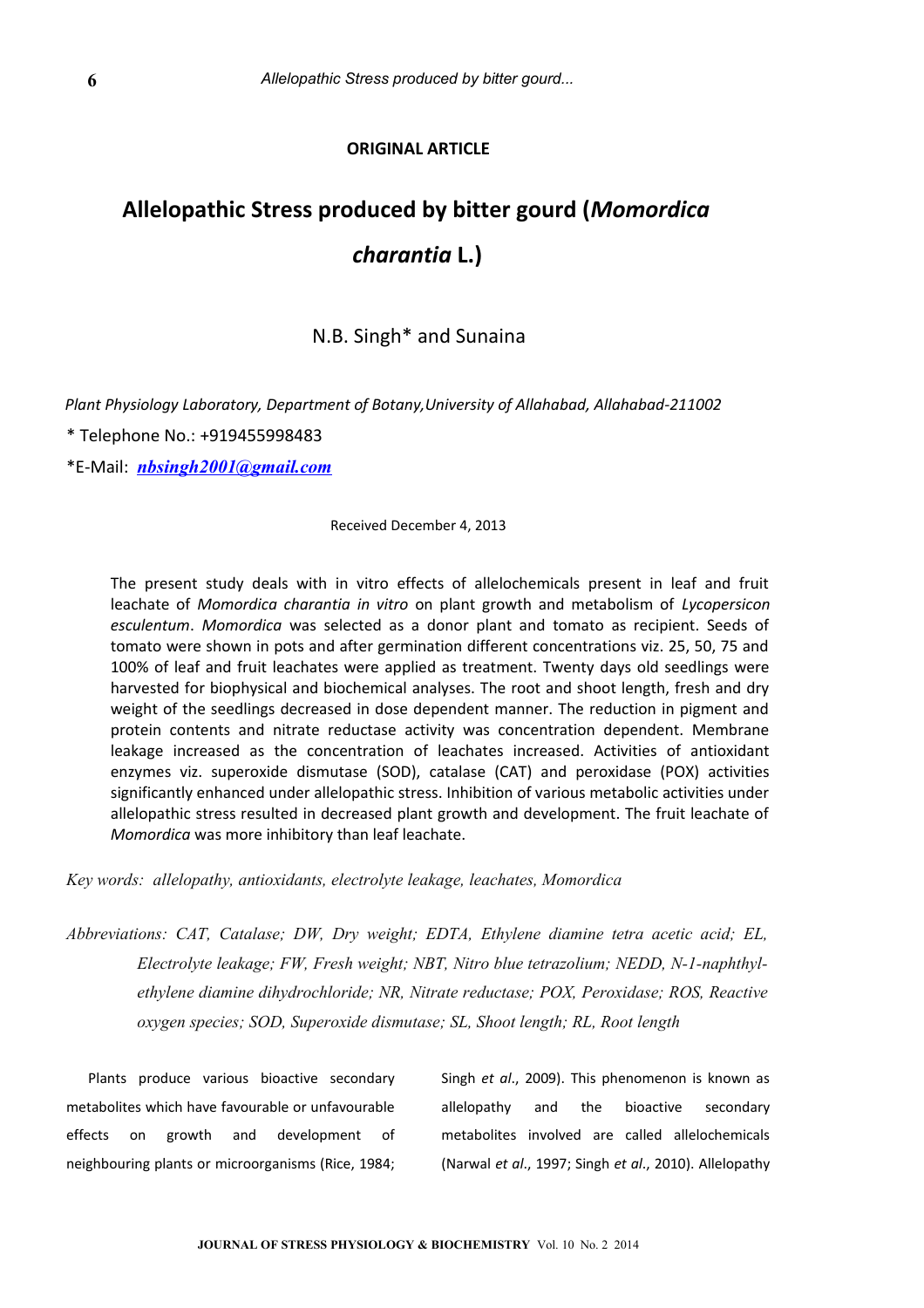becomes more apparent in crop rotation and in mix or intercropping systems. Allelochemicals are released in the environment as root exudates, plant residues decomposition, leaf leachates and microbial metabolic activity and caused allelopathic stress (Crutchfield *et al*., 1985). In natural ecosystems and agro-ecosystems, allelochemicals influence the growth and development of recipient plants (Inderjit and Duck, 2003). Allelochemicals have adverse effects on the target plants and they cause a biotic stress called allelopathic stress. Allelopathins are accumulated in the soil and affect the growth and metabolism of receipient plants (Crut-Ortega *et al*., 2002). Allelochemicals may also adversely affect the basic characteristic of the soil which in turn affects the growth of the plants (Batish *et al*., 2002, Singh *et al*., 2010). The crop productivity, vegetation pattern and growth were adversely influenced under the allelopathic stress condition (Weir *et al*., 2004; Singh *et al*., 2009). Allelochemicals cause alternation in various cellular processes in plants viz. stomatal closure (Barkosky *et al*., 2000), water balance in plants (Barkosky and Einhellig 2003), membrane permeability (Galindo *et al*., 1999) and respiration (Abrahim *et al*., 2000). Reactive oxygen species are generated under stress condition and they cause oxidative damage (Bias *et al*., 2003; Cruz-Ortega *et al*., 2002). Plants have a detoxifying defense mechanism to tolerate stress and avoid oxidative damage (Doblinski *et al*., 2003; Yu and Matsui 1997). Antioxidant defence system includes enzymes viz. superoxide dismutase (SOD), catalase (CAT) and peroxidase (POX). SOD, CAT and POX detoxify highly reactive oxygen species (Rubio *et al*., 2002, Únyayar *et al*., 2005). *Momordica* is one of the important medicinal vegetable crops worldwide. It abundantly contains several phenolic compounds viz. gallic, chlorogenic, ferulic acids etc

with allelopathic activities, which are beneficial for human health (Singh *et al*., 2011).

The aim of the present study was to investigate the allelopathic potential of leaf and fruit leachate of bitter gourd on tomato seedlings. This type of study will help to understand how one vegetable crop which is beneficial for human health can adversely affect other vegetable crop.

### **MATERIALS AND METHODS**

#### **Preparation of leachate**

Plants of *Momordica charantia* were sown and grown to fruiting stage in the Roxburgh Botanical Garden, Department of Botany, University of Allahabad, Allahabad (24° 47´ and 50° 47´ N latitude; 81° 91´ and 82° 21´ E longitude; 78 m above the sea level). Leaves and fruits were taken for leachate preparation. Leaves and fruits were cut into small pieces and soaked separately in distilled water in the ratio 1:4 (w/v). After 3 days the collected leachate was filtered and centrifuged at 1500g. The supernatant was collected and stored at low temperature to avoid biodegradation. The leachate was used undiluted (100%) and diluted with distilled water to 25, 50 and 75% concentrations.

#### **Growth and stress treatment**

Seeds of tomato (*Lycopersicon esculentum* L. var. Pusa ruby) were obtained from the certified seed agency of Allahabad, U.P, India. Healthy seeds of tomato were surface sterilized in 0.001 M HgCl<sub>2</sub> and washed with double distilled water thoroughly. The 3 seeds were sown in each pot. The experimental pots were divided into two sets. One set was treated with fruit leachate and other set with leaf leachate. After seed germination the treatment of leaf and fruit leachates of different concentrations i.e., 25, 50, 75 and 100% was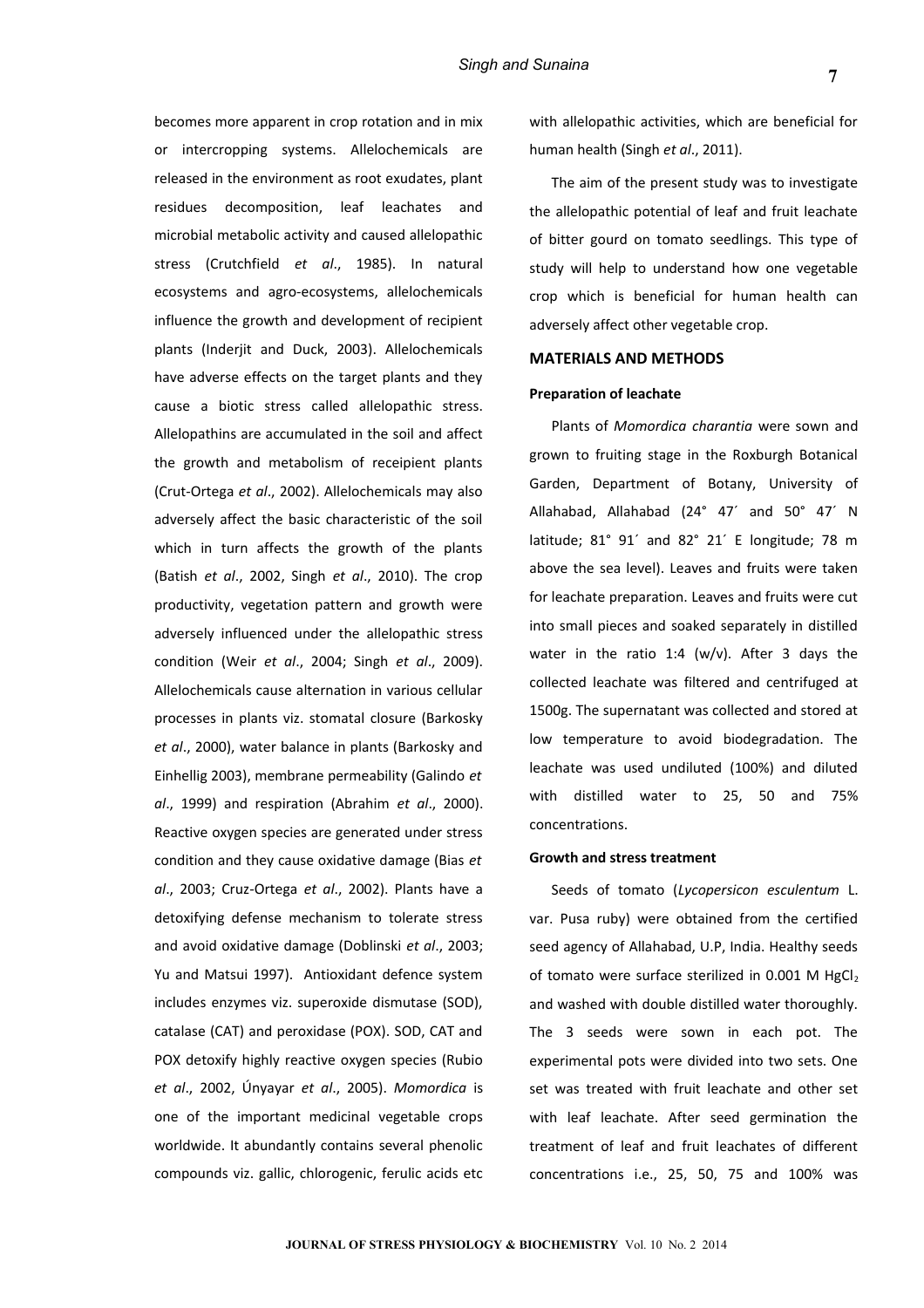applied. The treatment was given in alternate days. Pot treated with distilled water were taken as control. The experiment was conducted in a culture room at a temperature  $28 \pm 2^{\circ}$ C, photoperiod 18/6h, humidity 61±5% and photon flux density 240  $\mu$ mol m<sup>-2</sup> s<sup>-1</sup>. 21 days old seedlings were harvested. The first fully expanded leaves were sampled for bioanalyses.

#### **Measurement of pigment and protein content**

Chlorophyll of experimental plant was extracted with 80% acetone. The amount of photosynthetic pigments was determined as per the method of Lichtenthaler (1987). Ten mg fresh leaf was homogenized in 10 mL of 80% acetone and centrifuged. Supernatant was taken and optical density was measured at 663nm, 645nm and 470nm. Protein content was determined following the method of Lowry *et al*. (1951). The amount of protein was calculated with reference to standard curve obtained from bovine serum albumin.

# **Nitrate reductase**

Nitrate reductase (EC 1.6.6.1) activity was assayed by modified procedure of Jaworski (1971) based on incubation of fresh tissue (0.25g) in 4.5 mL medium containing 100 mM sodium phosphate buffer (pH 7.5),  $3\%$  (w/v) KNO<sub>3</sub> and 5% propanol. About 0.4 mL aliquot was treated with 0.3 mL 3% sulphanilamide in 3 N HCL and 0.3 mL 0.02% N-(1- Naphthyl) ethylene diamine dihydrochloride (NEDD). The absorbance was measured at 540 nm. NR activity was calculated with a standard curve prepared from  $NaNO<sub>2</sub>$  and expressed as  $\mu$  mol  $NO<sub>2</sub>$  $\mathsf{g}^{\text{-1}}$  FW  $\mathsf{h}^{\text{-1}}$ 

#### **Electrolyte leakage**

Membrane integrity was measured in terms of electrolyte leakage. Fresh leaves (0.1g) were placed in a vial containing 10 mL of double distilled water

kept in dark for 24h at room temperature. Electrical conductivity  $(EC_1)$  of the bathing solution was measured at the end of incubation period. The tissue with bathing solution was then heated in water bath at 95°C for 20 min the electrical conductivity  $(EC_2)$  was again measured after cooling. EL was calculated as percentage of  $EC_1/EC_2$ .

# **Extraction and assay of antioxidant enzymes**

Enzyme extract was prepared by homogenizing 500 mg leaves in 10 mL of 0.1 M sodium phosphate buffer (pH 7.0). The homogenate was filtered and centrifuged at  $15000$  g at  $4^{\circ}$  C for 30 min. The supernant was collected and used for measurement of activities of SOD (EC 1.15.11), CAT (EC 1.11.1.6) and POX (EC 1.11.1.7).

SOD activity was estmated by the nitroblue tetrazolium (NBT) photochemical assay method following Beyer and Fridovich (1987). The reaction mixture (4mL) contained 63 µM NBT, 13 mM methionine, 0.1 mM ethylene diamintetra acetic acid (EDTA), 13 µM riboflavin, 0.5 M sodium carbonate and 0.5 mL clear supernatant. Test tubes were placed under fluorescent lamps for 30 min and identical unilluminated assay mixture was used as blank. The absorbance was recorded at 560 nm. One unit of enzyme was defined as the amount of enzyme which caused 50% inhibition of NBT reduction.

Catalase activity was assayed as per the method of Cakmak and Marschner (1992). The reaction mixture (2mL) contained 25 mM sodium phosphate buffer (pH 7.0), 10 mM  $H_2O_2$  and 0.2 mL enzyme extract. The activity was determined by measuring the rate of disappearance of  $H_2O_2$  for 1min at 240 nm and calculated using extinction coefficient of 39.4 mM<sup>-1</sup> cm<sup>-1</sup> and expressed as enzyme unit  $g^{-1}$ fresh weight. One unit of CAT was defined as the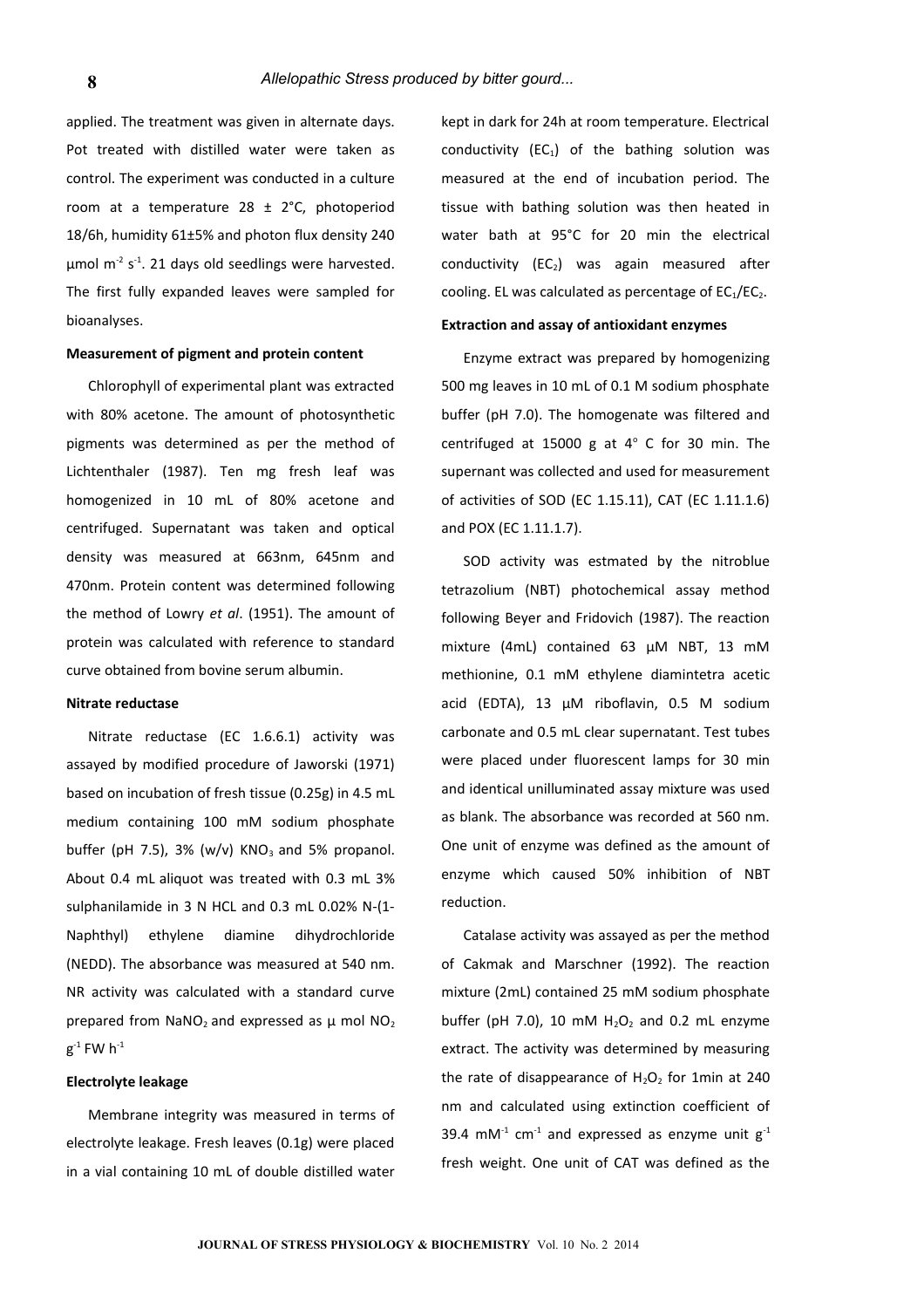amount of enzyme required to oxidize 1  $\mu$ M H<sub>2</sub>O<sub>2</sub>  $min<sup>-1</sup>$ 

Peroxidase (EC 1.11.1.7) activity was assayed following the method by Mc Cune and Galston (1959). Reaction mixture contained 2.0 mL enzyme extract, 2 mL potassium phosphate buffer, 1.0 mL 0.1 N pyrogallol and 0.2 mL 0.02%  $H_2O_2$  and determined spectrophotometrically at 430 nm. One unit of enzyme activity was defined as the amount which produced an increase of 0.1 OD per minute.

# **Statistical analysis**

 Standard errors of means were calculated in triplicates. In addition, analysis of variance was carried out for all the data generated from this experiment, employing one way ANOVA test using GPIS software 3.0 (GRAPHPAD California USA).

#### **RESULTS**

The results showed the allelopathic potential of *Momordica* leaf and fruit leachates on tomato seedlings. Both leaf and fruit leachates caused significant alternations in the growth and metabolism of the seedlings. Seedling height and biomass significantly (*p*≤0.001) decreased under allelopathic stress as compared with control. RL, SL and FW and DW significantly decreased in dose dependent manner under both leachates. Maximum reduction was recorded in 100% concentration of leachates as compared with control. Reduction in growth was more prominent under fruit leachate than leaf leachate. Seedlings under control showed maximum growth (Table 1).

Allelochemical stress gradually decreased photosynthetic pigment content in the seedlings. Chlorophyll a, chlorophyll b, total chlorophyll and carotenoid contents were significantly (*p*≤0.001) decreased in dose dependent manner in the seedlings under the influence of both leachates. The minimum amount of pigment content was recorded in 100% concentration of both leaf and fruit leachates. Fruit leachate caused maximum decrease in pigment content as compared with leaf leachate. The seedlings of control group exhibited maximum amount of photosynthetic pigment (Table 2).

Protein gradually reduced in seedlings under all treatments. Both leachates were found to be inhibitory. The inhibition was concentration dependent. Maximum reduction in protein content was recorded in highest concentration of leachates. The seedlings in control exihibited maximum amount of protein content. NR activity was adversely affected under allelopathic stress. Decrease in NR activity was proportional to concentration. The leaf and fruit leachates significantly (*p*≤0.001) inhibited the NR activity with drastic decrease in seedlings treated with highest concentration. Maximum NR activity was recorded in the leaves of the seedlings under control. Allelopathic stress caused membrane damage and electrolyte leakage. Higher concentration of leaf and fruit leachates of *Momordica* increased the electrolyte leakage (EL) which was concentration dependent with maximum in 100% concentration (Tale 3).

Antioxidative defense system consists of an important components viz. SOD, CAT and POX to avoid oxidative damage caused by stress. The activities of antioxidative enzymes were significantly (*p*≤0.001) enhanced under both leaf and fruit leachates. The increase in SOD, CAT and POX activities were concentration dependent. Maximum activities of SOD, CAT and POX were recorded in the seedlings treated with 100% concentration of the leachates (Table 4). The fruit leachate was more phytotoxic than leaf leachate.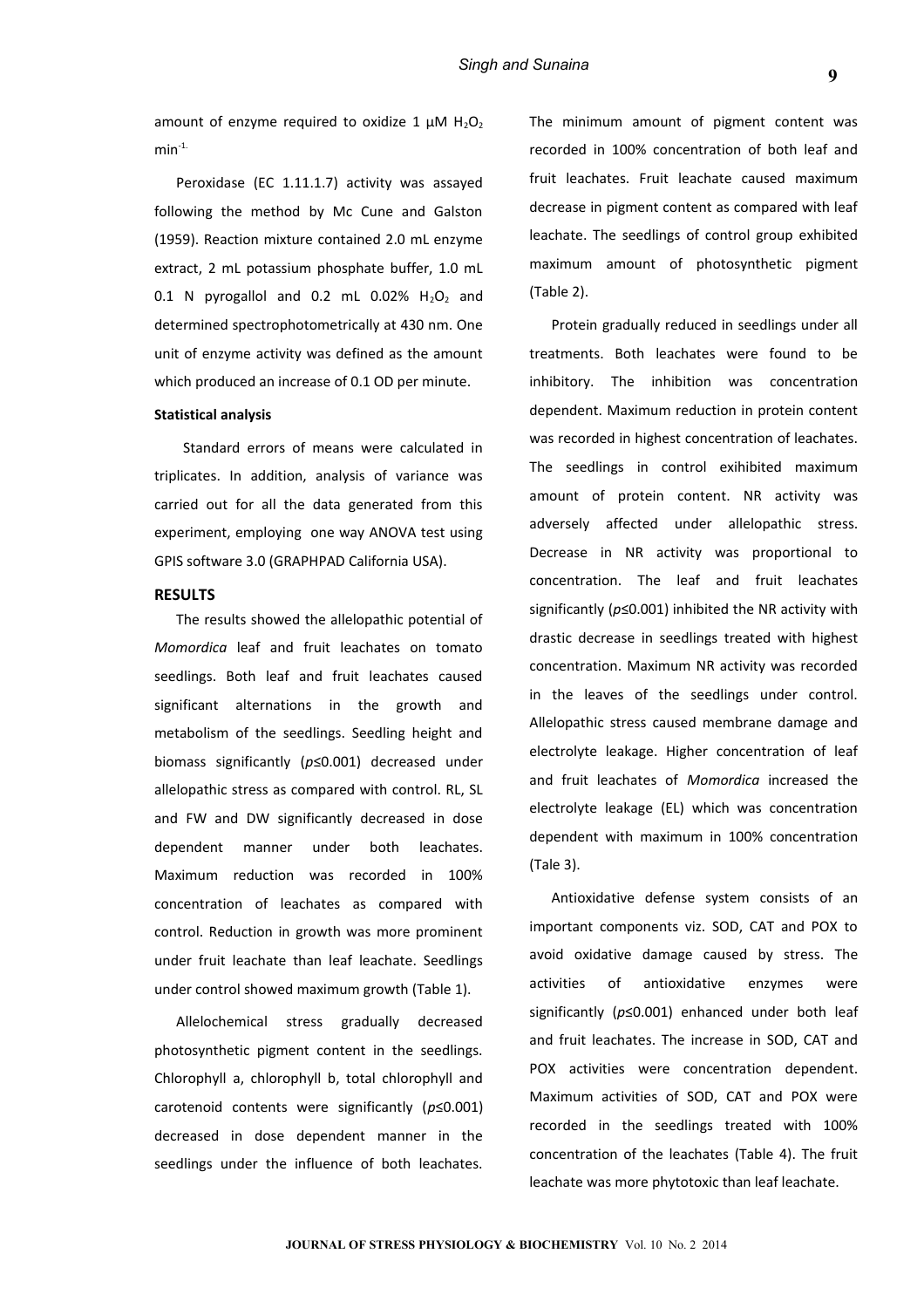| <b>Treatment</b> | Root length<br>(cm)        | Shoot length<br>(cm)       | <b>FW</b><br>(g/plant)     | <b>DW</b><br>(g/plant)      |
|------------------|----------------------------|----------------------------|----------------------------|-----------------------------|
| $\mathsf C$      | 20.5+0.86                  | $27+0.28$                  | $9.14 + 0.23$              | 1.05+0.038                  |
| L25              | $15.2 + 0.17a$             | $25.5 + 0.86$              | $7.12 + 0.29$ <sup>a</sup> | $0.86 + 0.004$ <sup>a</sup> |
| L50              | $10.9 + 0.23$ <sup>a</sup> | $23.8 + 0.11$ <sup>a</sup> | $6.70 + 0.30$ <sup>a</sup> | $0.82 + 0.016$ <sup>a</sup> |
| L75              | $10.4 + 0.08a$             | $23.7 + 0.72$ <sup>a</sup> | $6.14 + 0.14$ <sup>a</sup> | $0.70 + 0.002$ <sup>a</sup> |
| L <sub>100</sub> | $9.2 + 0.43$ <sup>a</sup>  | $20.5 + 0.86$ <sup>a</sup> | $4.25 + 0.33$ <sup>a</sup> | $0.37 + 0.002$ <sup>a</sup> |
| F <sub>25</sub>  | $6.5 + 0.46$ <sup>a</sup>  | $23.2 + 0.14a$             | $6.09 + 0.09$ <sup>a</sup> | $0.82 + 0.001$ <sup>a</sup> |
| F50              | $5.2 + 0.11$ <sup>a</sup>  | $22.2 + 0.72$ <sup>a</sup> | $5.31 + 0.30$ <sup>a</sup> | $0.52 + 0.017$ <sup>a</sup> |
| F75              | $4.8 + 0.14$ <sup>a</sup>  | $19.5 + 0.86^a$            | $4.29 + 0.31$ <sup>a</sup> | $0.48 + 0.028$ <sup>a</sup> |
| F100             | $4.4 + 0.05^a$             | $15.7 + 0.14$ <sup>a</sup> | $3.66 + 0.05^a$            | $0.39 + 0.011$ <sup>a</sup> |

**Table 1** Allelopathic effects of leaf and fruit leachates of *Momordica* on shoot length, root length, fresh weight and dry weight of tomato seedlings.

Data are mean of three replicates ± SEM. <sup>a</sup> p<0.001 versus C. C, control, L25, L50, L75, L100, F25, F50, F75 and F100 are 25%,50%, 75% and 100% concentrations of leaf and fruit leachates of *Momordica*, respectively.

**Table 2** Allelopathic effects of leaf and fruit leachates of *Momordica* on the pigment contents of tomato seedlings

| <b>Treatment</b> | Chlorophyll a<br>(mg/g FW)  | Chlorophyll b<br>(mg/g FW)  | <b>Total chlorophyll</b><br>(mg/g FW) | Carotenoid<br>(mg/g FW)     |
|------------------|-----------------------------|-----------------------------|---------------------------------------|-----------------------------|
| C                | $0.89 + 0.036$              | $0.76 + 0.030$              | 1.66+0.005                            | $0.72 + 0.004$              |
| L25              | $0.89 + 0.013$              | $0.71 + 0.001$ <sup>c</sup> | $1.61 + 0.014$                        | $0.69 + 0.006$              |
| L50              | $0.77 + 0.025$ <sup>a</sup> | $0.68 + 0.006$ <sup>a</sup> | $1.46 + 0.019$ <sup>a</sup>           | $0.64 + 0.010$ <sup>a</sup> |
| L75              | $0.66 + 0.002$ <sup>a</sup> | $0.64 + 0.009$ <sup>a</sup> | $1.31 + 0.011$ <sup>a</sup>           | $0.58 + 0.001$ <sup>a</sup> |
| L <sub>100</sub> | $0.65 + 0.033$ <sup>a</sup> | $0.60 + 0.009$ <sup>a</sup> | $1.25 + 0.023$ <sup>a</sup>           | $0.55 + 0.014$ <sup>a</sup> |
| F <sub>25</sub>  | $0.65 + 0.031$ <sup>a</sup> | $0.58 + 0.019$ <sup>a</sup> | $1.23 + 0.012$ <sup>a</sup>           | $0.52 + 0.024$ <sup>a</sup> |
| F50              | $0.64 + 0.005^a$            | $0.54 + 0.004$ <sup>a</sup> | $1.18 + 0.001$ <sup>a</sup>           | $0.46 + 0.002$ <sup>a</sup> |
| F75              | $0.57 + 0.006^a$            | $0.53 + 0.015^a$            | $1.10+0.009^a$                        | $0.45 + 0.008a$             |
| F100             | $0.52 + 0.014$ <sup>a</sup> | $0.43 + 0.015$ <sup>a</sup> | $0.95 + 0.030$ <sup>a</sup>           | $0.40 + 0.002$ <sup>a</sup> |

F75 and F100 are 25%,50%, 75% and 100% concentrations of leaf and fruit leachates of *Momordica*, respectively.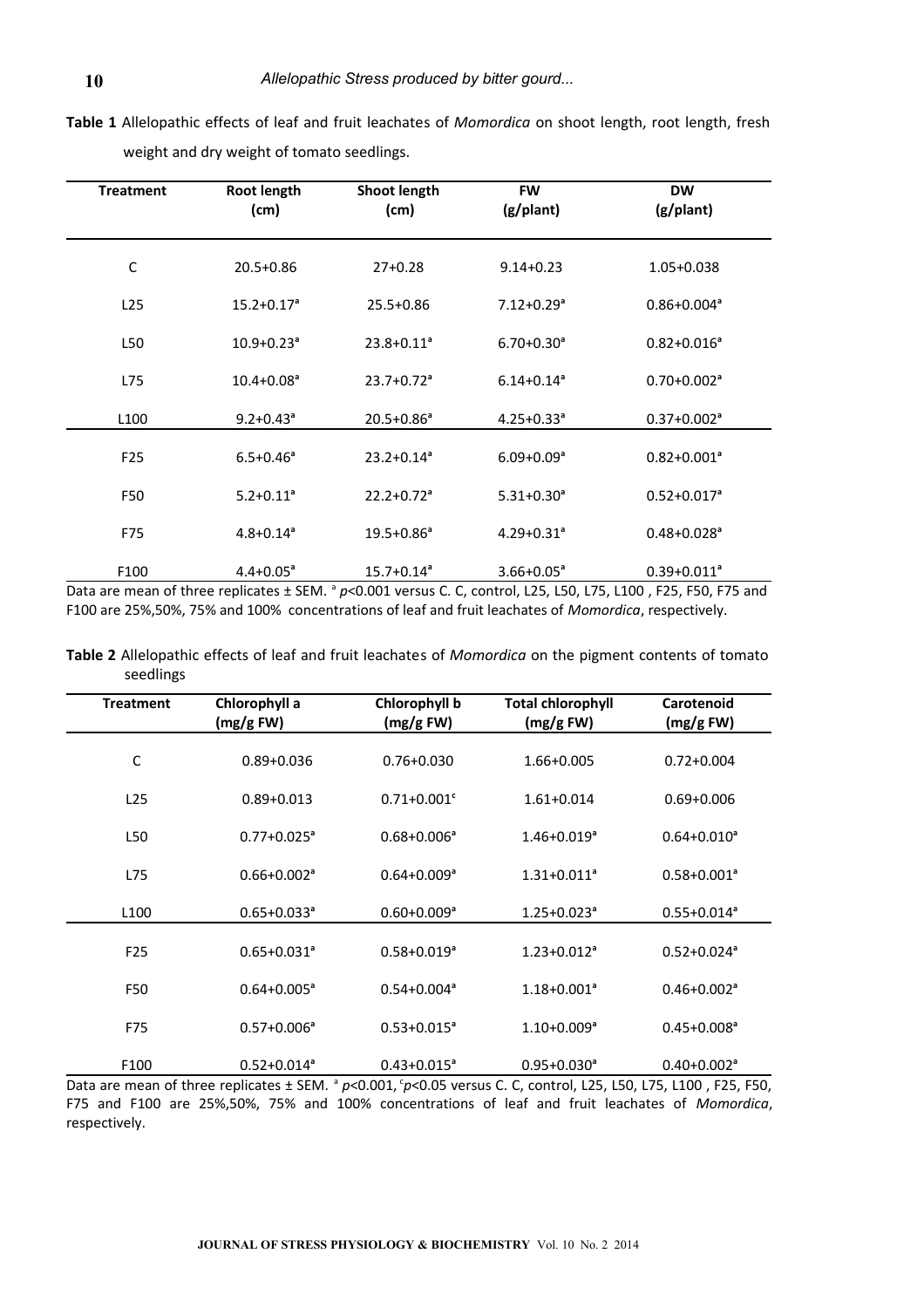| <b>Treatment</b> | Protein<br>(mg/gFW)         | <b>NR</b><br>(µmol NO <sub>2</sub> $g^{-1}$ FW h <sup>-1</sup> ) | EC( % )                     |
|------------------|-----------------------------|------------------------------------------------------------------|-----------------------------|
| C                | $15.45 + 0.43$              | 38.75+0.72                                                       | 58.71+0.11                  |
| L25              | $14.1 + 0.49$ <sup>c</sup>  | $33.25 + 0.43^a$                                                 | 58.76+0.31                  |
| L50              | $13.27 + 0.04$ <sup>a</sup> | $26+0.14^a$                                                      | $61.19 + 0.68$ <sup>a</sup> |
| L75              | $11.75 + 0.02$ <sup>a</sup> | $18.37 + 0.36$ <sup>a</sup>                                      | $66.21 + 0.38$ <sup>a</sup> |
| L <sub>100</sub> | $9.25 + 0.02^a$             | $12.87 + 0.50$ <sup>a</sup>                                      | $70.64 + 0.21$ <sup>a</sup> |
| F <sub>25</sub>  | 14.1+0.34c                  | $21.25 + 0.28$ <sup>a</sup><br>$18.62 + 0.50$ <sup>a</sup>       | $68.56 + 0.41$ <sup>a</sup> |
| F50              | $11.95 + 0.34$ <sup>a</sup> |                                                                  | $68.92 + 0.06^a$            |
| F75              | $11.52 + 0.73$ <sup>a</sup> | $11.12 + 0.07$ <sup>a</sup>                                      | $71.37+0.21a$               |
| F100             | $3.32 + 0.18a$              | $9.5 + 0.28$ <sup>a</sup>                                        | 74.23+0.82 <sup>a</sup>     |

**Table 3** Allelopathic effects of leaf and fruit leachates of *Momordica* on protein and sugar content and nitrate reductase activity of tomato seedlings

Data are mean of three replicates ± SEM. <sup>a</sup> p<0.001, <sup>c</sup>p<0.05 versus C. C, control, L25, L50, L75, L100, F25, F50, F75 and F100 are 25%,50%, 75% and 100% concentrations of leaf and fruit leachates of *Momordica*, respectively.

**Table 4** Allelopathic effects of leaf and fruit leachates of *Momordica* on enzymes activity of tomato seedlings

| <b>Treatment</b> | <b>SOD</b><br>$(EU g-1 FW)$ | <b>CAT</b><br>$(EU g-1 FW)$  | <b>POX</b><br>$(EU g-1 FW)$ |
|------------------|-----------------------------|------------------------------|-----------------------------|
| $\mathsf C$      | 18.45+0.42                  | 7.45+0.115                   | $15.02 + 0.03$              |
| L25              | $22.36 + 0.91$ <sup>a</sup> | $9.19 + 0.002^b$             | $20.55 + 0.26$ <sup>a</sup> |
| L50              | $27.99 + 0.48$ <sup>a</sup> | $11.19 + 0.885$ <sup>a</sup> | $28.35 + 0.82$ <sup>a</sup> |
| L75              | $31.25 + 0.58$ <sup>a</sup> | $12.25 + 0.923$ <sup>a</sup> | $33.39 + 0.40^a$            |
| L <sub>100</sub> | $38.55 + 0.51$ <sup>a</sup> | $12.92 + 0.346^a$            | $39.53 + 0.76^a$            |
| F <sub>25</sub>  | $21.34 + 0.19a$             | 7.49+0.057                   | $26.18 + 0.18$ <sup>a</sup> |
| F50              | $29.3 + 0.27$ <sup>a</sup>  | $8.35 + 0.019$               | $27.63 + 0.03a$             |
| F75              | $33.54 + 0.24$ <sup>a</sup> | $8.77 + 0.028$               | $30.17 + 0.37$ <sup>a</sup> |
| F <sub>100</sub> | $38.57 + 0.76$ <sup>a</sup> | $9.42 + 0.057$ <sup>b</sup>  | $39.57 + 0.71$ <sup>a</sup> |

Data are mean of three replicates ± SEM. <sup>a</sup> p<0.001; <sup>b</sup>P<0.01 versus C. C, control, L25, L50, L75, L100, F25, F50, F75 and F100 are 25%,50%, 75% and 100% concentrations of leaf and fruit leachates of *Momordica*, respectively.

#### **DISCUSSION**

The results clearly showed that the allelopathic potential of *M. charantia* on growth of tomato seedlings. Reduction in plant growth under allelopathic stress was previously studied (Batish *et al*., 2006; Singh *et al*., 2009, Singh *et al*., 2008). In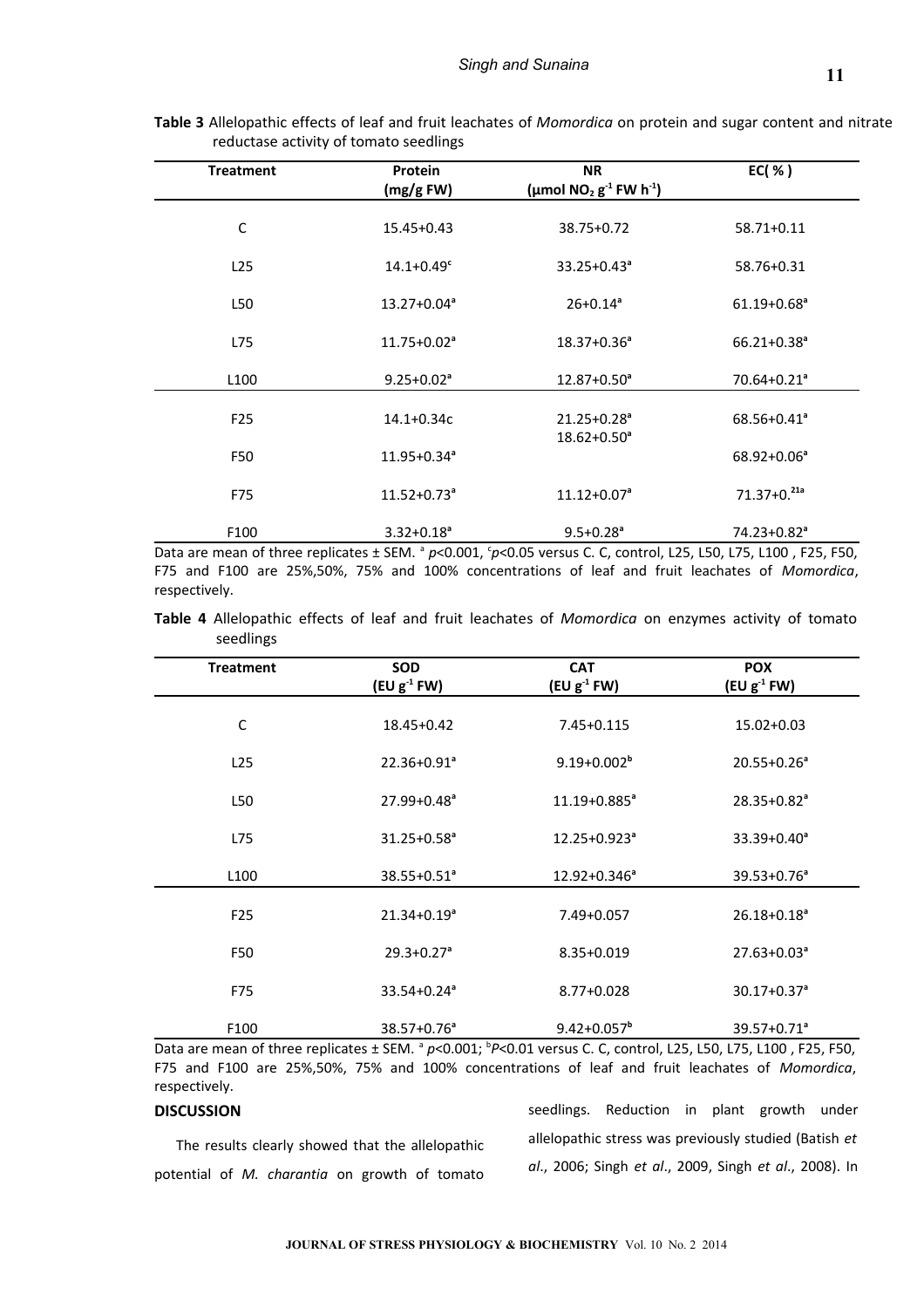case of *Trianthema portulacastrum* and *Sicyos deppei* aqueous leachate inhibited the plant growth (Randhawa *et al*., 2002; Romero-Romero *et al*., 2005). Seedlings growth significantly decreased by increase leachate concentrations. The leaf and fruit leachates of *M. charantia* adversely affected the growth of the test plant. Tomato seedlings were sensitive to both leachates. In the experiment, we observed reduction in the photosynthetic pigments under allelopathins present in the leachate of donor plant. Similar results were also reported in radish and sorghum (Venkateshwarlu *et al*., 2001; Bagavathy and Xavier 2007). Previous studies have indicated, that allelochemicals reduce the accumulation of chlorophyll content (Hejl *et al*., 1993; Singh *et al*., 2010). Jia *et al*., (2008) found that chlorophyll synthesis could be stopped by allelopathy. The reduced chlorophyll content by allelochemical was also reported (Kanchan and Jayachandra 1980; Singh *et al*., 2010). Oxidative damage, caused by ROS, may cause arrested biosynthesis of pigment or degradation by impaired metabolic processes (Singh *et al*., 2010).

The protein degradation or inhibition was earlier reported under allelochemical stress (Thaper and Singh, 2006). NR activity decreased in stressed seedlings. NR activity was found to be dependent on energy, e donor and carbon skeleton which were provided by the process of photosynthesis (Kaiser *et al*., 1993, Singh *et al*., 2010). NR activity is induced by substrate regulated absorption of nitrate is also responsible for the decrease of NR activity. Inhibited synthesis of enzymes may be another possible reason for reduction in NRA (Chen and Sung, 1983). Decreased NR activity was also reported in sorghum (Bagavathy and Xavier, 2007) and *V. radiata* (Tripathi *et al*., 2000).

The membrane damage is the common mark of allelopathic stress (Singh *et al*., 2006). The allelopathins present in the both leachates increased the membrane damage of test plant. Allelochemicals caused disturbance in membrane permeability and diversion of oxygen towards oxidative damage (Nürnberger *et al*., 1994; Singh *et al*., 2010). Plants overcome from the oxidative damage by activating the enzymes of antioxidative defense system (Singh *et al*., 2010).

Under stress condition a number of antioxidative enzymes increased tremendously to avoid the oxidative damage caused by ROS (Foyer and Noctor, 2003; Singh *et al*., 2009). These antioxidative enzymes act as stress markers. SOD is considered to be the first line of defense (Gomez *et al*., 2004). Allelochemicals enhanced the activities of SOD, CAT and POX (Doblinski *et al*., 2003; Curtze-Ortega, 2002). Present results show that the enzyme activities increased with increasing concentration of leachates. Decrease in FW, DW, SL and RL of tomato seedlings clearly indicated that the allelopathic nature of *Momordica* leaf and fruit leachates. This decrease was the manifestation of impaired metabolic activities due to allelochemicals present in the leaf and fruit leachate of donor plant. POX, SOD and CAT activities increased with the free radicals production. Leachate was inhibitorier in its higher concentration (Singh *et al*., 2008). The reduction in growth and alternation in metabolic processes due to the allelopathic potential of *Momordica* is accompanied by reduction in the various physiological parameters of treated plants.

#### **CONCLUSIONS**

The present study showed that the allelochemicals present in leachates of *Momordica* leaf and fruit caused deleterious effect on growth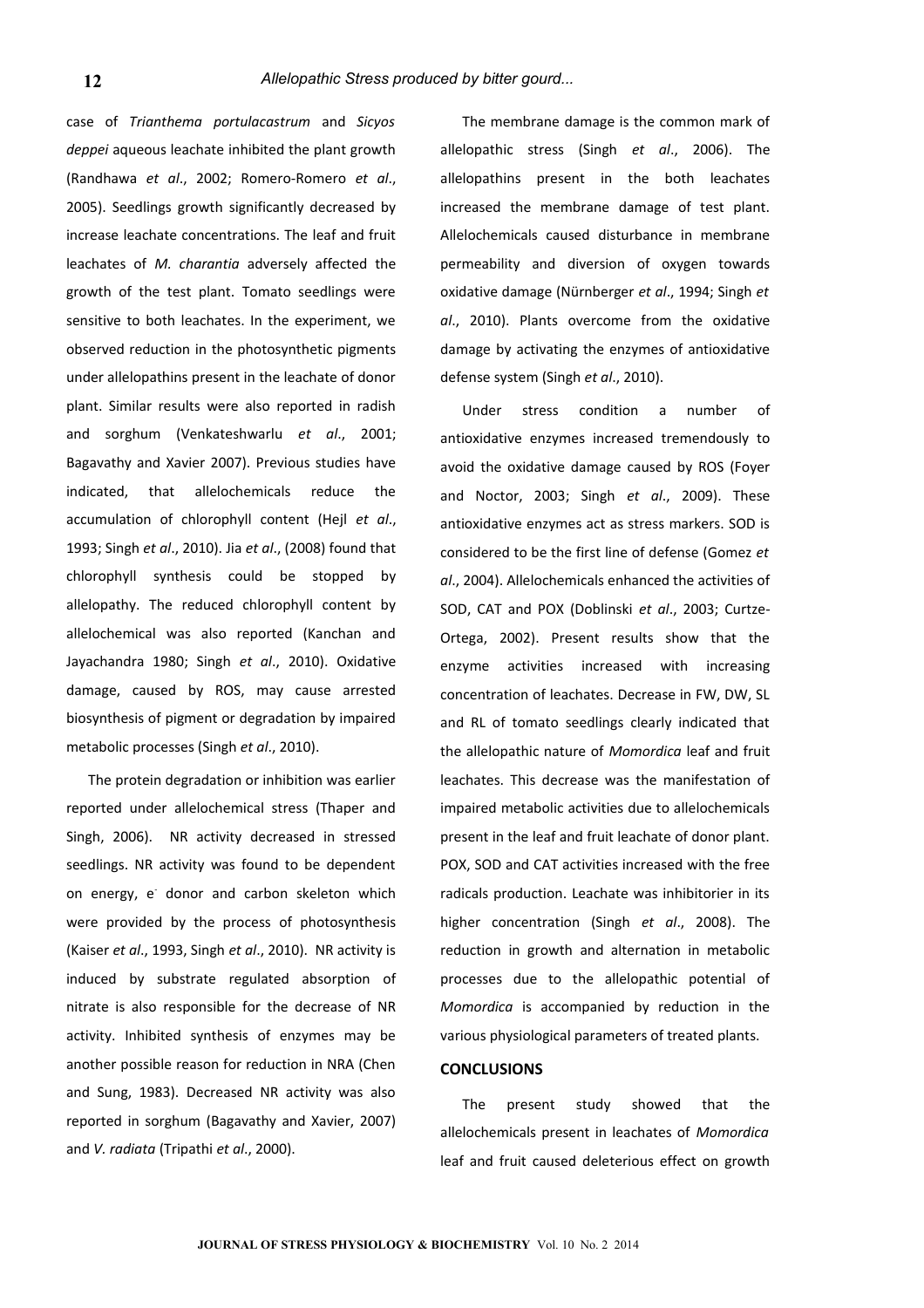and metabolism of tomato. Results clearly indicated that fruit leachate has more allelopathic potential than leaf leachate.

# **ACKNOWLEDGMENTS**

The authors are thankful to University Grant Commission, New Delhi and University of Allahabad for providing financial assistance to Sunaina.

# **REFERENCES**

- Bagavathy S. and Xavier G.S.A. (2007) Effects of aqueous extract of *Eucalyptus globulus* on germination and seedling growth of sorghum. *Allelopathy J.,* **20(2)**, 395-402.
- Bais H.P., Vepechedu R., Gilroy S., Callaway R.M. and Vivanco J.M. (2003) Allelopathy and exotic plant invasion: from molecules and genes to species interactions. *Science*, **301**, 1377–1380.
- Barkosky R.R. and Einhellig F.A. (2003) Allelopathic interference of plant water relationships by para hydoxybenzoic acid. Bot Bull. Acad. Sin., **44**, 53–58
- Barkosky R.R., Butler J.L. and Einhellig F.A. (2000) Caffeic acid-induced changes in plant water relationships and photosynthesis in leafy spurge. *J Chem. Ecol.,* **26(9)**, 2095–2109.
- Batish D.R., Singh H.P., Rana N. and Kohli R.K. (2006) Assessment of allelopathic interference of *Chenopodium album* through its leachates, debris extracts, rhizosphere and amended soil. *Archives of Agr. and Soil Sci.*, **52,** 705-715.
- Beauchamp C. and Fridovich I. (1971) Superoxide dismutase: Improved assays and an assay applicable to acrylamide gels. *Anal. Biochem.,* **44**, 276-287.
- Cakmak I. and Marschner H. (1992) Magnesium deficiency and highlight intensity enhance activities of superoxide dismutase, ascorbate

peroxidase, and glutathione reductase in bean leaves. *Plant Physiol.*, **98**, 1222–1227.

- Cruz-Ortega R., Ayala-Cordero G. and Anaya A.L. (2002) Allelochemical stress produced by the aqueous leachates of Calicarpa acuminate: effects on roots of bean, maize and tomato. *Physiol Plant*, **116**, 20–27.
- Doblinski P.M.F., Ferrarese M.L.L., Huber D.A., Scapim C.A., Braccini A.L. and Ferrarese-Filho O. (2003) Peroxidase and lipid peroxidation of soybean roots in response to p-Coumaric and p-Hydroxybenzoic acids. *Braz. Arch. Biol. Tech.,* **46(2)**, 193-198.
- Galindo J.C.G., Hernandez A., Dayan F.E., Te~llez M.R., Macias F.A, Paul R.N. and Duke S.O. (1999) Dehydrozaluzanin C, a natural sesquiterpenolide, causes rapid plasma membrane leakage. *Phytochem*., **52**, 805–813.
- Gomez J.M., Jimenez A., Olmos E. and Seveilla F. (2004). Location and effects of long term NaCl stress on superoxide dismutase and ascorbate peroxidase isoenzymes of pea (*Pisum sativum* cv. Puget) chloroplast. *J of Experi. Bot.,* **55,** 119-130.
- Heath R.L. and Packer L. (1968) Photoperoxidation in isolated chloroplasts. I. Kinetics and stoichiometry of fatty acid peroxidation. *Arch. Biochem. Biophys.*, **125,** 189–198.
- Hedge J.E. and Hofreiter B.T. (1962) Estimation of carbohydrate. In:Whistler, R.L. and Be Miller, J.N. (ed.), Methods in carbohydrate chemistry. Academic Press, New York, pp. 17-22.
- Jaworski E. (1971) Nitrate reductase assay in intact plant tissue. *Biochem. Biophys. Res. Commun.*, **430**, 1274–1279.
- Kaiser W.M., Spill D. and Glaab J. (1993). Rapid modulation of Nitrate reductase in leaf and